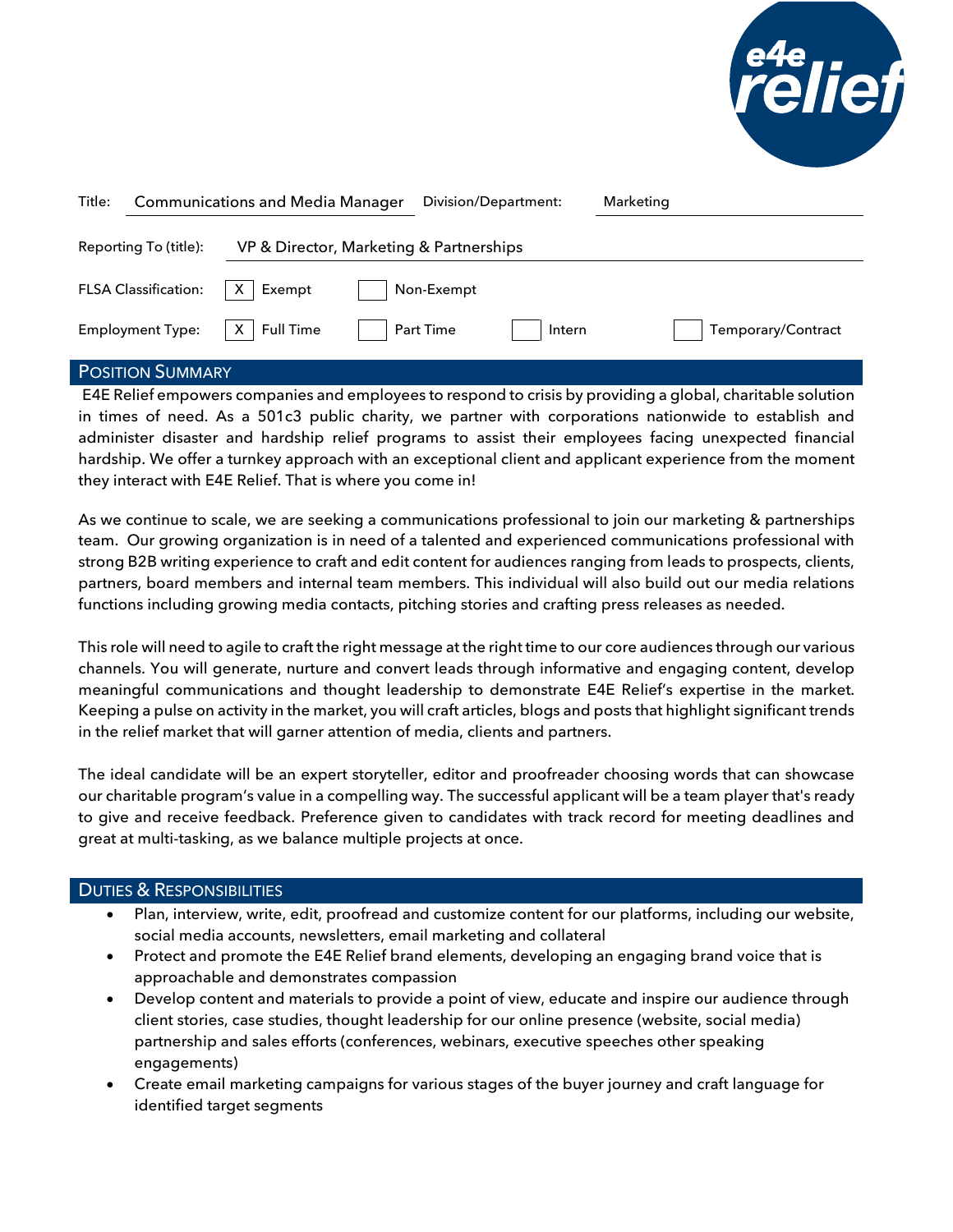- In coordination with team, develop and review client-facing content, communications, ensuring the E4E Relief tone of voice is consistently applied
- Perform research for blog posts, articles, ebooks, presentations, and other content
- Work with the marketing team to analyze content performance metrics and apply insights to improve existing content and develop better future content ideas
- Work with internal stakeholders for reviews and approvals
- Work with external agencies as appropriate
- Develop and manage media relationships and be point of contact
- Write or review press releases as needed
- Manage development of crisis communications plan
- Working with the HR dept., support internal communications to staff

This job description is not designed to cover or contain a comprehensive listing of activities, duties or responsibilities that are required for the position. Other duties, responsibilities and activities may change or be assigned at any time with or without notice.

## **JOB QUALIFICATIONS**

- Bachelor's Degree with 5+ years of in-house, agency or freelance B2B communications, journalism experience
- Professional demeanor, exceptional written and verbal communication skills
- PR experience
- Experience in B2B writing preferred
- Knowledgeable in SEO best practices
- Ability to work in a dynamic, start-up business environment
- Ability to research and learn about a wide range of topics (ex. ESG, corporate social responsibility/HR field topics, disaster philanthropy, impact outcomes)
- Excellent teamwork, communication, project management and organizational skills
- Experience working with content management systems, Microsoft Office suite
- Strong organizational and time management skills with outstanding attention to detail
- Ability to manage multiple projects simultaneously while meeting deadlines; must be goal driven
- General ability to perform the essential functions and overall physical and mental requirements of this position, including stamina to perform tasks over extended periods and ability to occasionally move about to accomplish tasks or move from one worksite and/or workstation to another

Note: Proof of fully authorized vaccinated Covid-19 status is required (or E4E Relief authorized religious or disability accommodation).

| <b>POSITION SPECIFIC QUALIFICATIONS</b>                                                                                  |                                         |                                                              |  |  |  |  |  |  |
|--------------------------------------------------------------------------------------------------------------------------|-----------------------------------------|--------------------------------------------------------------|--|--|--|--|--|--|
| Select from the following position-specific competencies. Please limit the total number of competencies to 7 or<br>less. |                                         |                                                              |  |  |  |  |  |  |
| All Employees:                                                                                                           | Communication & Interpersonal Skills    |                                                              |  |  |  |  |  |  |
| Leadership<br><b>Executive Team:</b>                                                                                     | <b>Strategic Thinking</b>               | <b>Fiscal Stewardship</b>                                    |  |  |  |  |  |  |
| Delegating Responsibility &<br>All Supervisors:<br><b>Empowering Employees</b>                                           | <b>Managing Employee</b><br>Performance | <b>Ensures Consistent</b><br><b>Policies &amp; Practices</b> |  |  |  |  |  |  |
| General:<br>Affiliate Management                                                                                         | <b>Budgeting &amp; Cost Awareness</b>   | <b>Building Organizational</b><br>Commitment                 |  |  |  |  |  |  |
| <b>Building Team Environment</b>                                                                                         | <b>Client Records</b>                   | Concern for Employee<br>Satisfaction                         |  |  |  |  |  |  |